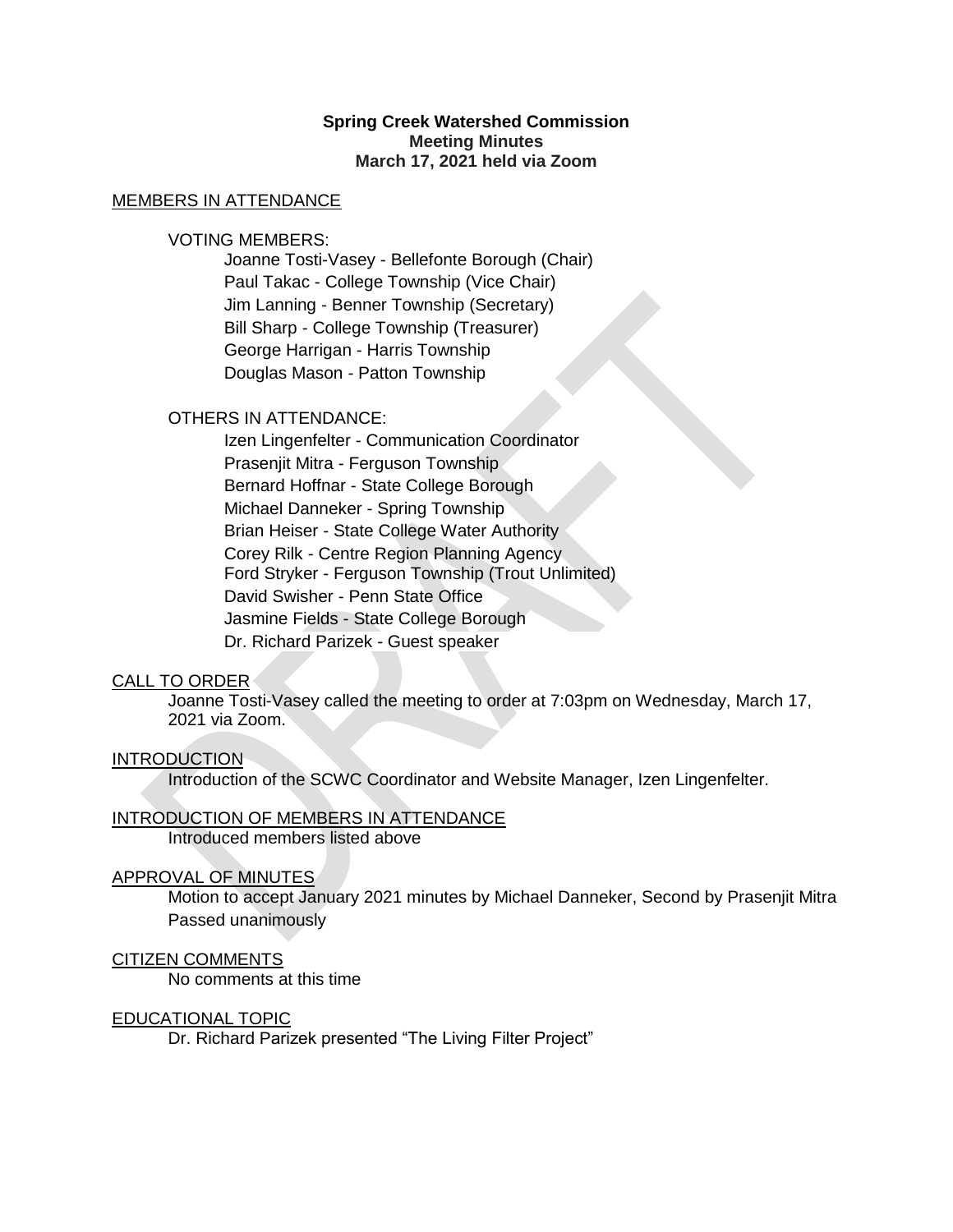# OLD BUSINESS

**One Water Report** - Paul Takac reviewed the proposed Municipal Powerpoint Presentation and did a brief overview of One Water Plan. First step is to get a majority of the municipalities to agree to move forward with the plan. Need at least 7 of the 12 municipalities to move forward. Second step is to create a working group to move the process forward.

Discussion - Prasenjit Mitra suggested putting stories and benefits into the presentation but overall did a great job.

Paul Takac makes a motion to approve that we move forward with presenting the presentation to member municipalities. Jim Lanning seconds this motion. Passed unanimously

Resolution for Presentation - Paul makes a motion to undertake drafting a template resolution for use by member municipalities in endorsing phase 3, second by Jasmine Fields.

Discussion - Joanne mentioned there was a previously passed resolution from the December 2019 or January 2020 meeting that we may be able to use. Reviewed the resolution and decided that we could use this resolution with slight updates.

Paul makes a motion to amend January 2020 resolution and update it to correspond with new action plan incentives for endorsing Phase 3. Second by Prasenjit Mitra.

Passed unanimously Main Motion Passed unanimously

Discussion on who all to contact for this presentation. Joann suggested setting up an executive committee meeting to establish who to contact and who will assist with the presentation.

Financial Planning Committee - Propose is to brainstorm sourcing of funding. Committee will be Paul Takac, Joanne Tosti-Vasey, David Roberts, Jasmine Fields, and Bill Sharp. Bill Sharp suggested that we recognize all the people that helped make phase 2 possible.

**Caitlin Teti Master's Project Plan** - No report

**Atlas Project** - Meeting Friday 19, 2021 at 1:00 pm

**Education Committee** - All topics are set for 2021

**Groundwater Symposium Reminder** - The Symposium is sponsored by Penn State Extension, the Pennsylvania Department of Environmental Protection, and numerous other sponsors in celebration of National Drinking Water Week! The event provides a forum for researchers, students, professionals and educators working in the groundwater field to exchange information and promote protection of groundwater resources throughout the state. Request to support Commission members to attend on May 5 at a cost of \$50/Commission member.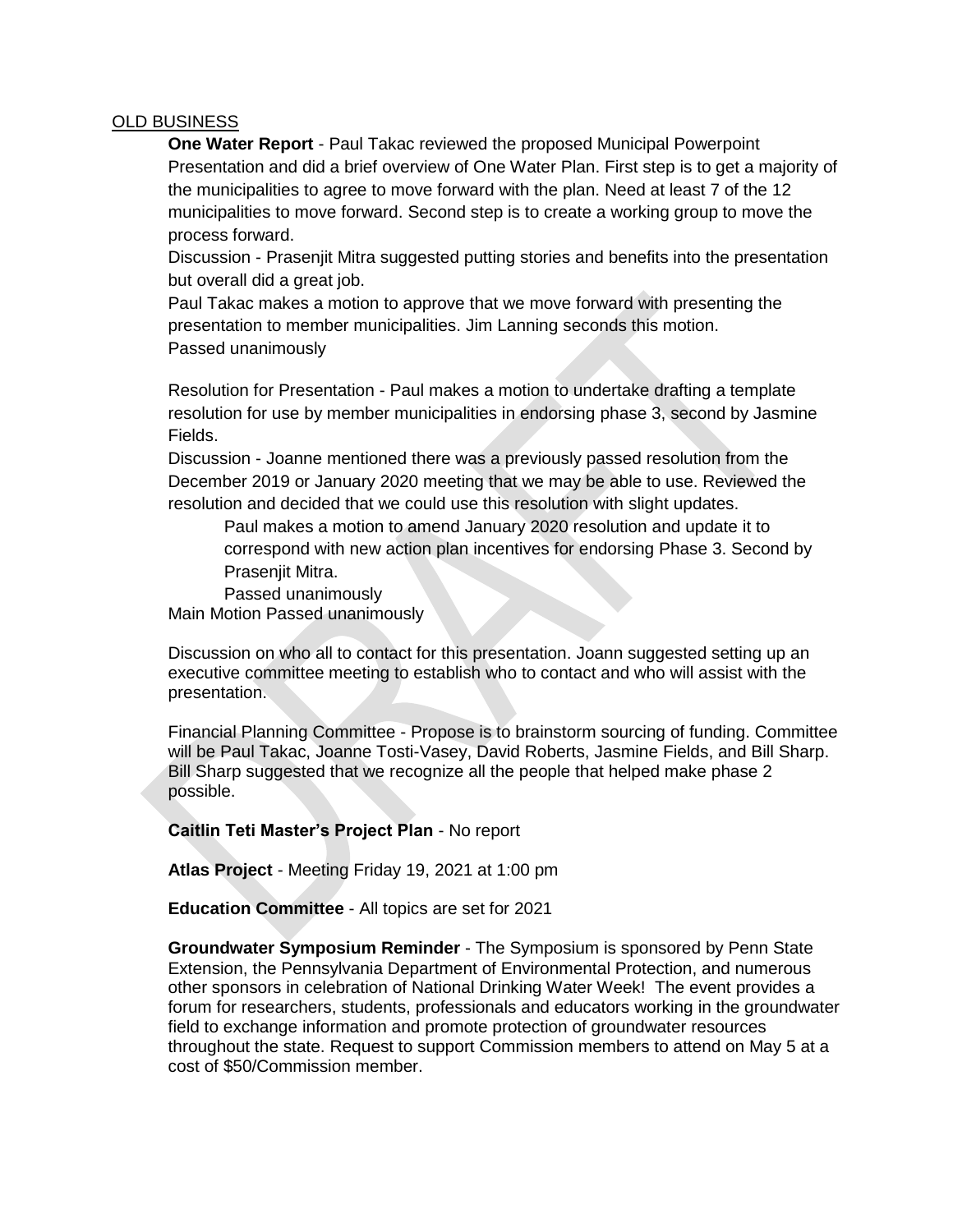Bill Sharp makes a motion that the Spring Creek Watershed Commission covers the \$50 registration fee for the 2021 Groundwater Symposium for regular members and alternate members, Jimming Lanning seconds Passed unanimously

### NEW BUSINESS

**2020 Financial Invoices** - Invoices were sent out and the financial report will reflect. **SCWC Facebook Page** - Izen Lingenfelter suggested establishing a SCWC Facebook page to be used as a resource for updates and project news. Discussions were made on the benefits and it was agreed to move forward with this.

**Microplastic Pollution in the Spring Creek Watershed** [\(Click here to view report\)](https://drive.google.com/file/d/1x5w4oYSnyE_4FR3SmPcqiPXGsGs7_fLZ/view?usp=sharing) Brief discussion on the article. Jasmine is planning to give an educational presentation to their council in April. Bill Sharp that we could do more education on this topic and look at the long range 50 year plan and how it affects the environment and economy. Jasmine is going to take the lead on this and come up with a better plan for education for the May meeting.

### **FINANCIALS**

Presented by Bill Sharp

## **December 2020**

|                     | DEBIT    | <b>CREDIT</b> | <b>BALANCE</b> |
|---------------------|----------|---------------|----------------|
| Project Fund        | \$0.00   | \$0.00        | \$2,150.63     |
| <b>General Fund</b> | \$231.19 | \$2741.00     | \$17,914.95    |

Credit – Memberships for 2021 from College, Harris, Milesburg, Spring, and Walker **Townships** 

Debit – Atlas Wix website fee (check was backdated to 12-31-2020)

### **January 2021**

|                     | DEBIT  | <b>CREDIT</b> | <b>BALANCE</b> |
|---------------------|--------|---------------|----------------|
| <b>Project Fund</b> | \$0.00 | \$0.00        | \$2,150.63     |
| General Fund        | \$0.00 | \$232.13      | \$18,147.08    |

Credit – voided check from June 2020

### **February 2021**

|                     | DEBIT  | <b>CREDIT</b> | <b>BALANCE</b> |
|---------------------|--------|---------------|----------------|
| <b>Project Fund</b> | \$0.00 | \$0.00        | \$2,150.63     |
| <b>General Fund</b> | \$0.00 | \$7,962.00    | \$26,109.08    |

Credit – Memberships for 2020 or 2021 from Milesburg (2020) and State College Boroughs plus Benner, Patton, and Walker Townships, plus College Township Water Authority (2020).